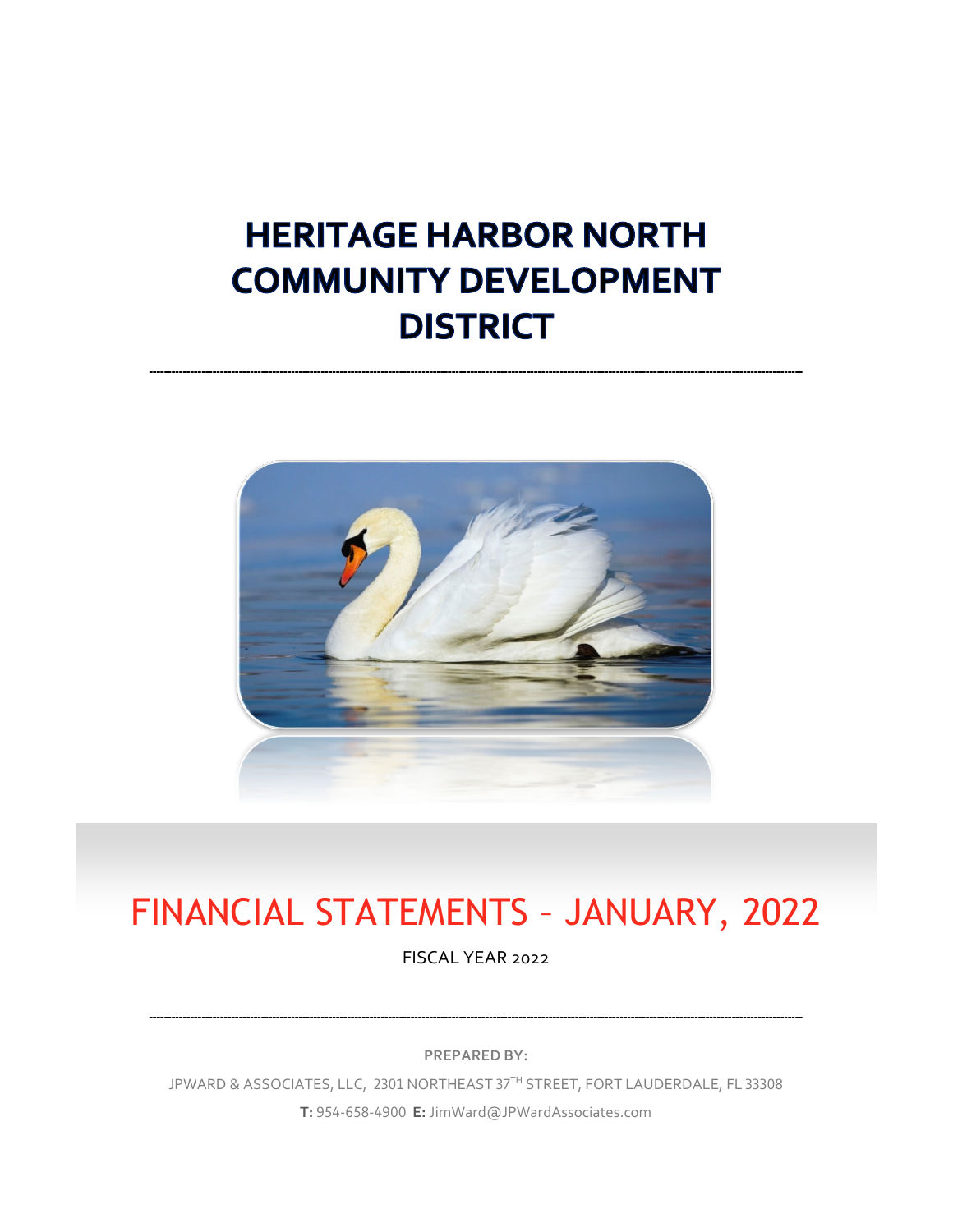**Balance Sheet ‐ All Funds and Account Groups**

**as of January 31, 2022**

|                                             |                     |             | <b>Governmental Funds</b> |             |                              |                     |                      |                   |  |
|---------------------------------------------|---------------------|-------------|---------------------------|-------------|------------------------------|---------------------|----------------------|-------------------|--|
|                                             | <b>General Fund</b> |             | <b>Debt Service Funds</b> |             | <b>Capital Projects Fund</b> |                     |                      |                   |  |
|                                             |                     |             |                           |             |                              | <b>General Long</b> | <b>General Fixed</b> | <b>Totals</b>     |  |
|                                             | <b>Operations</b>   | Series 2014 | Series 2017               | Series 2014 | Series 2017                  | <b>Term Debt</b>    | <b>Assets</b>        | (Memorandum Only) |  |
| <b>Assets</b>                               |                     |             |                           |             |                              |                     |                      |                   |  |
| <b>Cash and Investments</b>                 |                     |             |                           |             |                              |                     |                      |                   |  |
| General Fund - Invested Cash                | \$<br>455,750       | \$          | Ś                         | Ś.          | \$                           | \$                  | Ś                    | \$<br>455,750     |  |
| Capital Projects Fund                       |                     |             |                           |             |                              |                     |                      |                   |  |
| <b>Construction Account</b>                 |                     |             |                           |             |                              |                     |                      |                   |  |
| Deferred Cost Account                       |                     |             |                           |             |                              |                     |                      |                   |  |
| Cost of Issuance                            |                     |             |                           |             |                              |                     |                      |                   |  |
| Debt Service Funds                          |                     |             |                           |             |                              |                     |                      |                   |  |
| Revenue Account                             |                     | 461,418     | 1,061,451                 |             |                              |                     |                      | 1,522,870         |  |
| Excess Revenue - Subordinated Bonds         |                     |             | 77,962                    |             |                              |                     |                      | 77,962            |  |
| <b>Excess Reserve</b>                       |                     |             | 1,181                     |             |                              |                     |                      | 1,181             |  |
| Reserve Account                             |                     | 259,400     | 18,998                    |             |                              |                     |                      | 278,398           |  |
| <b>Prepayment Account</b>                   |                     | 1,396       |                           |             |                              |                     |                      | 1,396             |  |
| <b>Interest Accounts</b>                    |                     | 5           | $\mathbf 0$               |             |                              |                     |                      | 5                 |  |
| <b>Sinking Fund Accounts</b>                |                     |             |                           |             |                              |                     |                      |                   |  |
| Due from Other Funds                        |                     |             |                           |             |                              |                     |                      |                   |  |
| <b>General Fund</b>                         |                     | 72,858      | 193,224                   |             |                              |                     |                      | 266,082           |  |
| Debt Service Fund - Series 2014             |                     |             |                           |             |                              |                     |                      | $\sim$            |  |
| Debt Service Fund - Series 2017             |                     |             |                           |             |                              |                     |                      |                   |  |
| <b>Due from Other Governments</b>           |                     |             |                           |             |                              |                     |                      |                   |  |
| <b>Accrued Interest Receivable</b>          |                     |             |                           |             |                              |                     |                      |                   |  |
| <b>Accounts Receivable</b>                  | 741                 |             |                           |             |                              |                     |                      | 741               |  |
| <b>Prepaid Expenses</b>                     |                     |             |                           |             |                              |                     |                      |                   |  |
| Amount Available in Debt Service Funds      |                     |             |                           |             |                              | 2,147,894           |                      | 2,147,894         |  |
| Amount to be Provided by Debt Service Funds |                     |             |                           |             |                              | 21,777,106          |                      | 21,777,106        |  |
| <b>General Fixed Assets</b>                 |                     |             |                           |             |                              |                     | 12,324,253           | 12,324,253        |  |
| Total Assets \$                             | 456,491             | 795,077     | 1,352,817                 | \$          | \$                           | 23,925,000<br>\$.   | 12,324,253<br>S.     | 38,853,638        |  |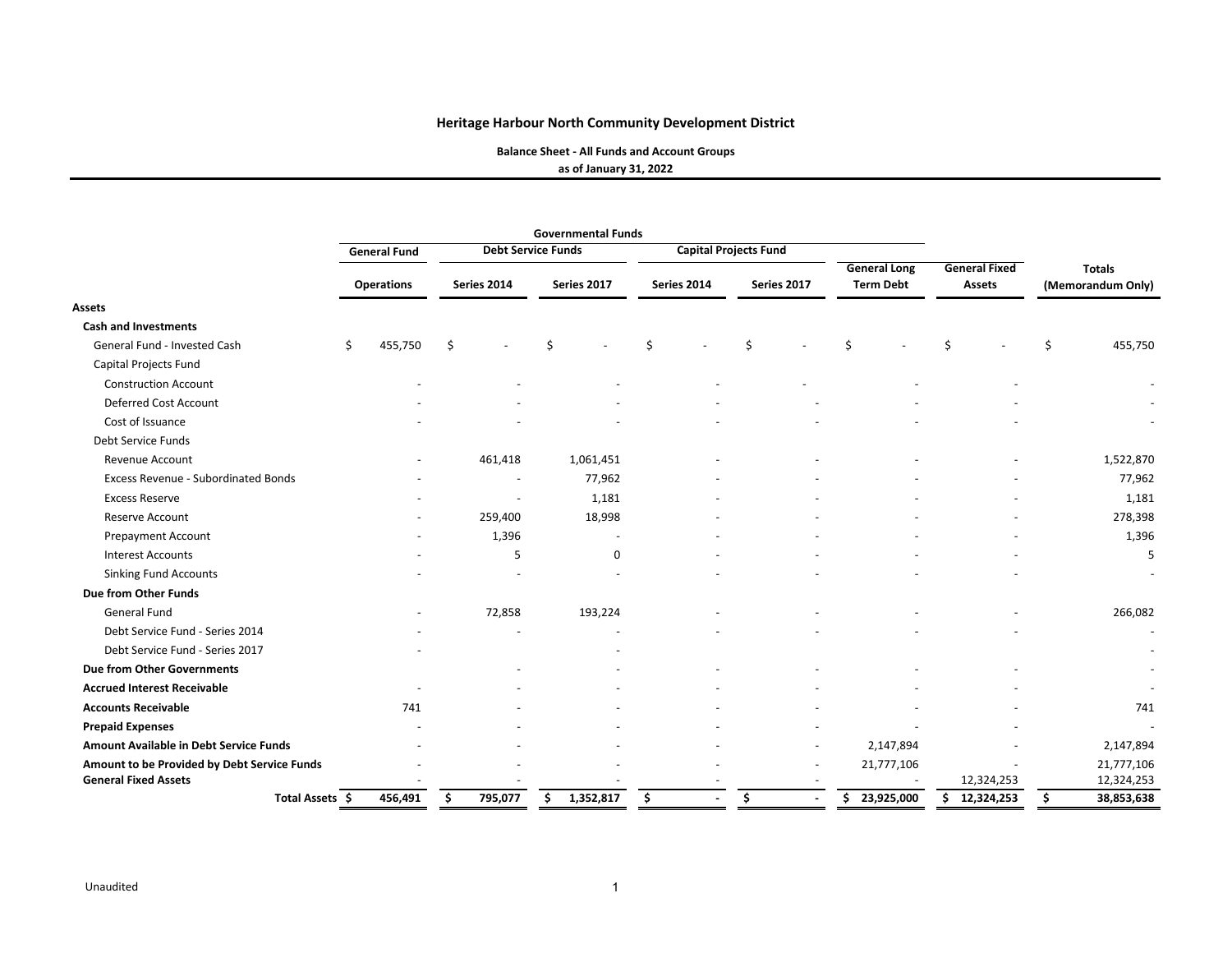**Balance Sheet ‐ All Funds and Account Groups**

**as of January 31, 2022**

|                                                     | <b>Governmental Funds</b> |                   |    |                           |    |             |     |                              |             |                          |                                         |            |                                       |            |                                    |            |
|-----------------------------------------------------|---------------------------|-------------------|----|---------------------------|----|-------------|-----|------------------------------|-------------|--------------------------|-----------------------------------------|------------|---------------------------------------|------------|------------------------------------|------------|
|                                                     | <b>General Fund</b>       |                   |    | <b>Debt Service Funds</b> |    |             |     | <b>Capital Projects Fund</b> |             |                          |                                         |            |                                       |            |                                    |            |
|                                                     |                           | <b>Operations</b> |    | Series 2014               |    | Series 2017 |     | Series 2014                  | Series 2017 |                          | <b>General Long</b><br><b>Term Debt</b> |            | <b>General Fixed</b><br><b>Assets</b> |            | <b>Totals</b><br>(Memorandum Only) |            |
| <b>Liabilities</b>                                  |                           |                   |    |                           |    |             |     |                              |             |                          |                                         |            |                                       |            |                                    |            |
| <b>Accounts Payable &amp; Payroll Liabilities</b>   | Ś.                        |                   | Ŝ. |                           | \$ |             | \$  |                              | Ś.          | $\overline{\phantom{a}}$ | Ś.                                      |            | Ś                                     |            | Ŝ.                                 |            |
| Due to Other Governments                            |                           |                   |    |                           |    |             |     |                              |             |                          |                                         |            |                                       |            |                                    |            |
| Due to Other Funds                                  |                           |                   |    |                           |    |             |     |                              |             |                          |                                         |            |                                       |            |                                    |            |
| <b>General Fund</b>                                 |                           |                   |    |                           |    |             |     |                              |             |                          |                                         |            |                                       |            |                                    |            |
| Debt Service Fund - Series 2017                     | 193,224                   |                   |    |                           |    |             |     |                              |             |                          |                                         |            |                                       |            |                                    | 193,224    |
| Debt Service Fund - Series 2014                     | 72,858                    |                   |    |                           |    |             |     |                              |             |                          |                                         |            |                                       |            |                                    | 72,858     |
| Bonds Payable - Series 2014                         |                           |                   |    |                           |    |             |     |                              |             |                          |                                         | 7,145,000  |                                       |            |                                    | 7,145,000  |
| <b>Bonds Payable - Series 2017</b>                  |                           |                   |    |                           |    |             |     |                              |             |                          |                                         | 16,780,000 |                                       |            |                                    | 16,780,000 |
| <b>Total Liabilities</b>                            | 266,082<br>\$             |                   |    |                           | Ŝ. |             | \$. |                              | Ŝ.          |                          | \$.                                     | 23,925,000 |                                       |            |                                    | 24,191,082 |
| <b>Fund Equity and Other Credits</b>                |                           |                   |    |                           |    |             |     |                              |             |                          |                                         |            |                                       |            |                                    |            |
| <b>Investment in General Fixed Assets</b>           |                           |                   |    |                           |    |             |     |                              |             |                          |                                         |            |                                       | 12,324,253 |                                    | 12,324,253 |
| <b>Fund Balance</b>                                 |                           |                   |    |                           |    |             |     |                              |             |                          |                                         |            |                                       |            |                                    |            |
| <b>Restricted</b>                                   |                           |                   |    |                           |    |             |     |                              |             |                          |                                         |            |                                       |            |                                    |            |
| Beginning: October 1, 2020                          |                           |                   |    | 503,313                   |    | 437,900     |     |                              |             |                          |                                         |            |                                       |            |                                    | 941,213    |
| <b>Results from Current Operations</b>              |                           |                   |    | 291,765                   |    | 914,917     |     |                              |             |                          |                                         |            |                                       |            |                                    | 1,206,681  |
| Unassigned                                          |                           |                   |    |                           |    |             |     |                              |             |                          |                                         |            |                                       |            |                                    |            |
| Beginning: October 1, 2020                          | 111,181                   |                   |    |                           |    |             |     |                              |             |                          |                                         |            |                                       |            |                                    | 111,181    |
| <b>Results from Current Operations</b>              | 79,227                    |                   |    |                           |    |             |     |                              |             |                          |                                         |            |                                       |            |                                    | 79,227     |
| <b>Total Fund Equity and Other Credits</b>          | 190,409                   |                   |    | 795,077                   |    | 1,352,817   |     |                              |             |                          |                                         |            |                                       | 12,324,253 |                                    | 14,662,556 |
| Total Liabilities, Fund Equity and Other Credits \$ | 456,491                   |                   |    | 795,077                   |    | 1,352,817   | Ś   |                              | Ś           |                          | \$                                      | 23,925,000 | \$                                    | 12,324,253 |                                    | 38,853,638 |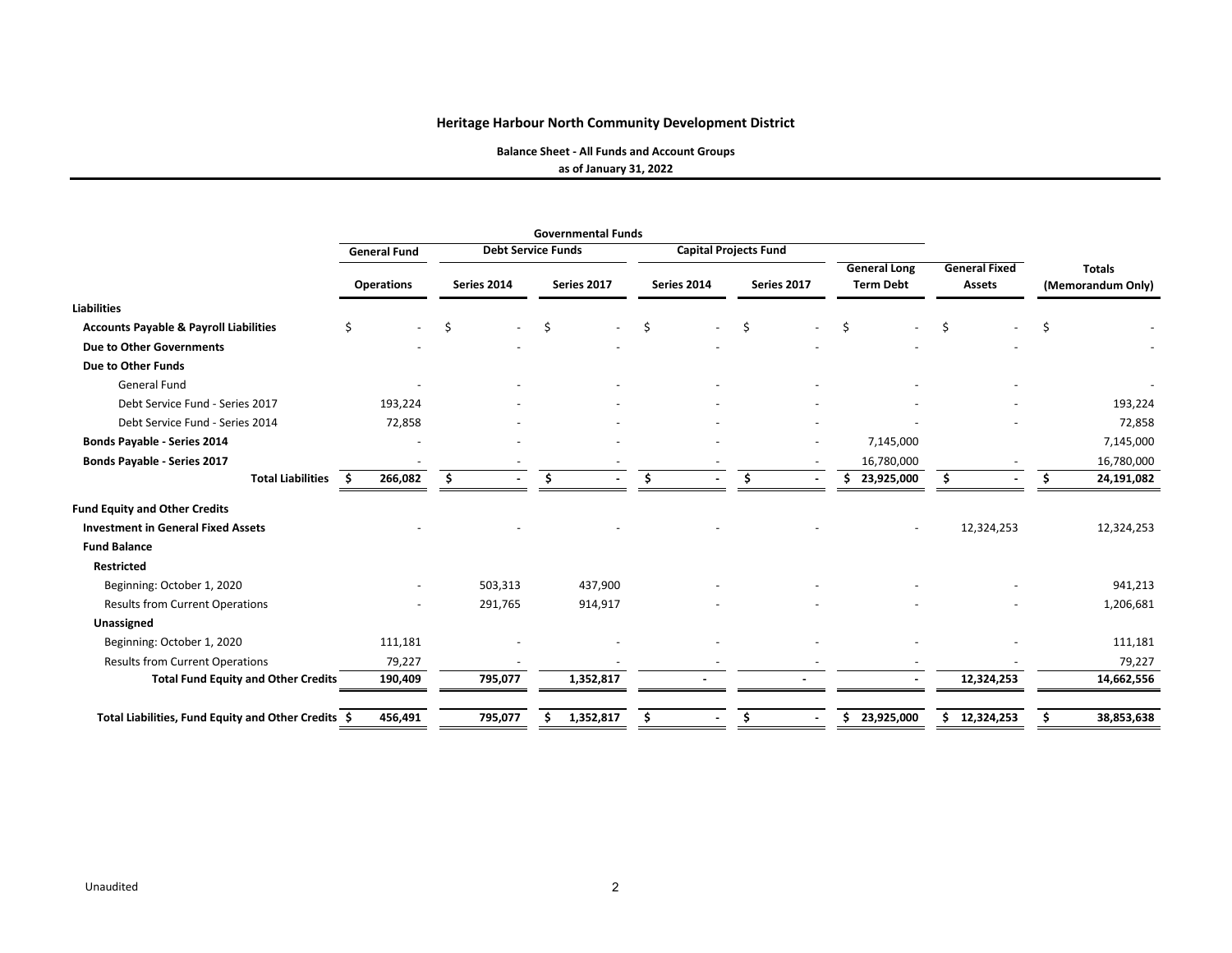#### **Statement of Revenue, Expenditures and Changes in Fund Balance for the period Ending January 31, 2022 General Fund**

|                                              | <b>October</b>           | November     | December       | January        | <b>Year to Date</b> | Annual<br><b>Budget</b> | % of<br><b>Budget</b> |
|----------------------------------------------|--------------------------|--------------|----------------|----------------|---------------------|-------------------------|-----------------------|
| <b>Revenue and Other Sources</b>             |                          |              |                |                |                     |                         |                       |
| Carryforward                                 | \$                       | \$           | \$             | \$             |                     | \$                      | N/A                   |
| <b>Miscellaneous Revenue</b>                 |                          |              |                |                |                     |                         | N/A                   |
| Interest                                     |                          |              |                |                |                     |                         |                       |
| Interest - General Checking                  | $\mathbf{1}$             | $\mathbf{1}$ | $\overline{7}$ | 3              | 13                  | 35                      | 37%                   |
| <b>Special Assessment Revenue</b>            |                          |              |                |                |                     |                         |                       |
| Special Assessments - Uniform Method         | 532                      | 19,374       | 70,915         | 16,533         | 107,355             | 116,950                 | 92%                   |
| Special Assessments - Non-Uniform Mthd       | $\overline{\phantom{a}}$ |              |                | $\Box$         |                     |                         | N/A                   |
| <b>Total Revenue and Other Sources:</b>      | \$<br>533                | \$<br>19,375 | \$<br>70,923   | \$<br>16,536   | 107,368             | \$116,985               | 92%                   |
| <b>Expenditures and Other Uses</b>           |                          |              |                |                |                     |                         |                       |
| Legislative                                  |                          |              |                |                |                     |                         |                       |
| Board of Supervisor's Fees                   | \$                       | \$           | \$             | \$             |                     | \$<br>3,000             | 0%                    |
| Board of Supervisor's - FICA                 |                          |              |                |                |                     | 230                     | 0%                    |
| <b>Executive</b>                             |                          |              |                |                |                     |                         |                       |
| <b>Executive Salaries</b>                    | 4,039                    | 3,308        | 2,692          |                | 10,039              | 37,500                  | 27%                   |
| <b>Executive Salaries - FICA</b>             | 380                      | 253          | 253            |                | 886                 | 3,480                   | 25%                   |
| <b>Executive Salaries - Insurance</b>        |                          |              |                |                |                     |                         | 0%                    |
| <b>Financial and Administrative</b>          |                          |              |                |                |                     |                         |                       |
| <b>Audit Services</b>                        | $\overline{a}$           | 2,000        | $\sim$         | $\overline{a}$ | 2,000               | 4,700                   | 43%                   |
| <b>Accounting Services</b>                   |                          | 460          | 491            | 366            | 1,317               | 4,500                   | 29%                   |
| Assessment Roll Preparation                  | 923                      |              | 615            | $\overline{a}$ | 1,538               | 8,000                   | 19%                   |
| Arbitrage Rebate Services                    |                          |              |                | $\overline{a}$ |                     | 1,000                   | 0%                    |
| <b>Manager Services</b>                      |                          |              |                |                |                     |                         | N/A                   |
| <b>Professional Services</b>                 |                          |              |                |                |                     |                         |                       |
| <b>District Manager Services</b>             |                          |              |                |                |                     |                         | N/A                   |
| <b>Other Contractual Services</b>            |                          |              |                |                |                     |                         |                       |
| Recording and Transcription                  |                          |              |                |                |                     | 400                     | 0%                    |
| <b>Legal Advertising</b>                     |                          |              |                |                |                     | 1,500                   | 0%                    |
| <b>Trustee Services</b>                      |                          |              | 4,760          | $\overline{a}$ | 4,760               | 11,900                  | 40%                   |
| <b>Dissemination Agent Services</b>          |                          |              | $\blacksquare$ | $\overline{a}$ | $\overline{a}$      | 2,000                   | 0%                    |
| <b>Property Appraiser Fees</b>               |                          |              | $\blacksquare$ | $\overline{a}$ | $\overline{a}$      | $\overline{a}$          | N/A                   |
| <b>Bank Services</b>                         | 61                       | 106          | 58             | 56             | 281                 | 800                     | 35%                   |
| <b>Travel and Per Diem</b>                   |                          |              |                |                |                     |                         | N/A                   |
| <b>Communications &amp; Freight Services</b> |                          |              |                |                |                     |                         |                       |
| Telephone                                    |                          |              |                |                |                     |                         | N/A                   |
| Postage, Freight & Messenger                 |                          |              |                |                |                     | 200                     | 0%                    |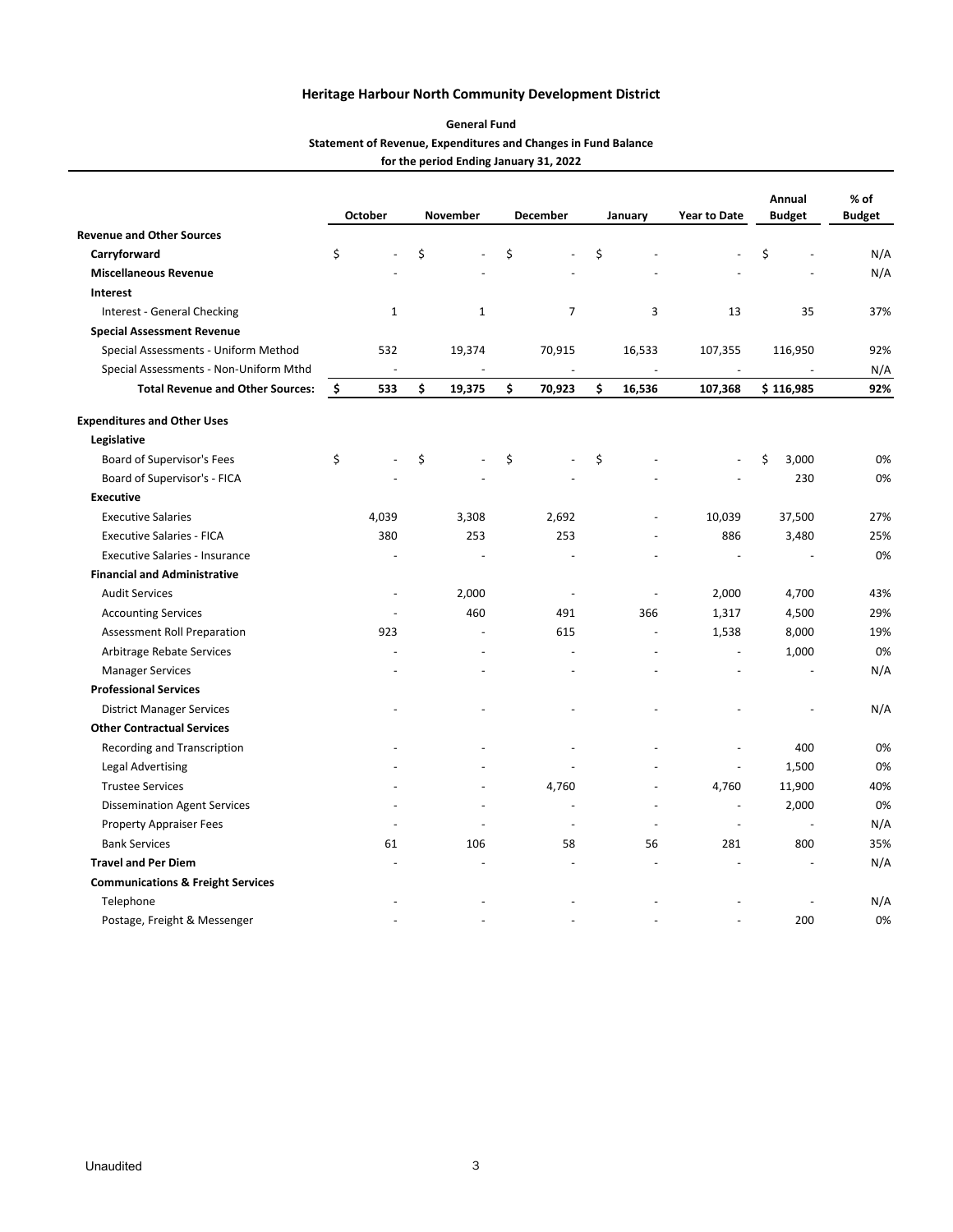#### **Statement of Revenue, Expenditures and Changes in Fund Balance for the period Ending January 31, 2022 General Fund**

|                                           |     | October                  |    | <b>November</b> |    | <b>December</b>          |    | January | <b>Year to Date</b>          | Annual<br><b>Budget</b>  | $%$ of<br><b>Budget</b> |
|-------------------------------------------|-----|--------------------------|----|-----------------|----|--------------------------|----|---------|------------------------------|--------------------------|-------------------------|
| <b>Rentals &amp; Leases</b>               |     |                          |    |                 |    |                          |    |         |                              |                          |                         |
| Miscellaneous Equipment Leasing           |     |                          |    |                 |    | $\overline{\phantom{a}}$ |    |         |                              |                          | N/A                     |
| <b>Computer Services</b>                  |     | 50                       |    | 609             |    | 50                       |    |         | 709                          | 7,300                    | 10%                     |
| Insurance                                 |     | 6,436                    |    |                 |    |                          |    |         | 6,436                        | 6,600                    | 98%                     |
| <b>Printing &amp; Binding</b>             |     | $\overline{\phantom{a}}$ |    |                 |    |                          |    |         | $\overline{\phantom{a}}$     | 200                      | 0%                      |
| <b>Office Supplies</b>                    |     | $\overline{\phantom{a}}$ |    |                 |    |                          |    |         | $\overline{\phantom{a}}$     | $\overline{\phantom{a}}$ | N/A                     |
| <b>Subscription &amp; Memberships</b>     |     | 175                      |    |                 |    |                          |    |         | 175                          | 175                      | 100%                    |
| <b>Legal Services</b>                     |     |                          |    |                 |    |                          |    |         |                              |                          |                         |
| Legal - General Counsel                   |     |                          |    |                 |    |                          |    |         | $\qquad \qquad \blacksquare$ | 2,000                    | 0%                      |
| <b>Other General Government Services</b>  |     |                          |    |                 |    |                          |    |         |                              |                          |                         |
| Engineering Services - General Fund       |     |                          |    |                 |    |                          |    |         | $\overline{\phantom{a}}$     | 1,000                    | 0%                      |
| <b>Payroll Services</b>                   |     |                          |    |                 |    |                          |    |         | $\overline{\phantom{a}}$     |                          | N/A                     |
| <b>Capital Outlay</b>                     |     |                          |    |                 |    |                          |    |         |                              |                          |                         |
| <b>Reserves</b>                           |     |                          |    |                 |    |                          |    |         |                              |                          |                         |
| <b>Operation Reserve (Addition)</b>       |     |                          |    |                 |    |                          |    |         |                              | 20,500                   | 0%                      |
| <b>Total Expenditures and Other Uses:</b> | \$. | 12,063                   | Ś. | 6,736           | \$ | 8,919                    | \$ | 422     | 28,140                       | \$116,985                | 24%                     |
| Net Increase/ (Decrease) of Fund Balance  |     | (11, 530)                |    | 12,640          |    | 62,004                   |    | 16,114  | 79,227                       |                          |                         |
| Fund Balance - Beginning                  |     | 111,181                  |    | 99,651          |    | 112,291                  |    | 174,295 | 111,181                      | 114,598                  |                         |
| Fund Balance - Ending                     | \$  | 99,651                   | Ś  | 112,291         | Ś  | 174,295                  | Ś  | 190,409 | 190,409                      | \$114,598                |                         |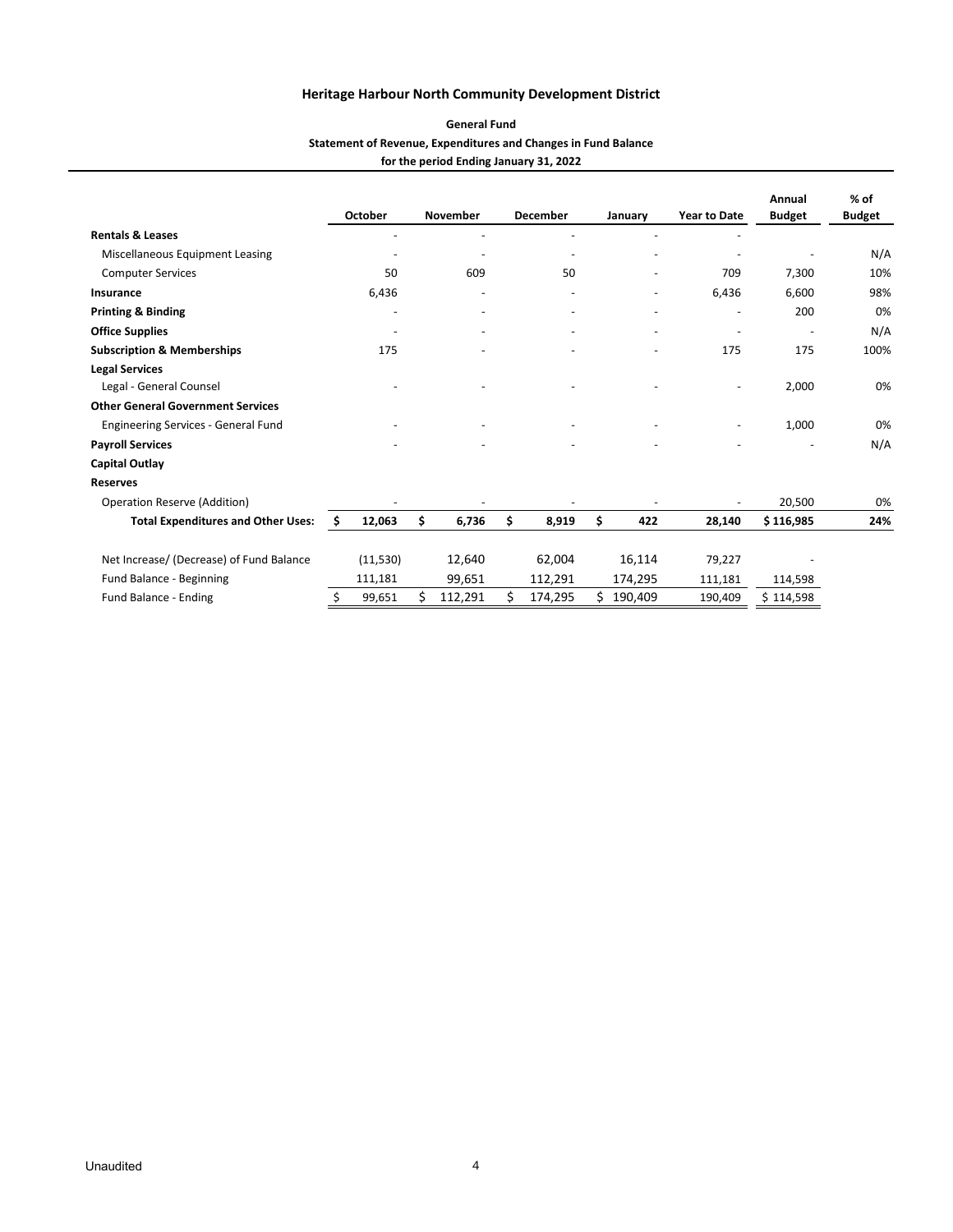#### **Debt Service Fund ‐ Series 2014 Bonds Statement of Revenue, Expenditures and Changes in Fund Balance for the period Ending January 31, 2022**

|                                          |    | October        |     | <b>November</b> |    | <b>December</b>          |    | January        |    | <b>Year to Date</b> | <b>Budget</b> |         | $%$ of<br><b>Budget</b> |  |
|------------------------------------------|----|----------------|-----|-----------------|----|--------------------------|----|----------------|----|---------------------|---------------|---------|-------------------------|--|
| <b>Revenue and Other Sources</b>         |    |                |     |                 |    |                          |    |                |    |                     |               |         |                         |  |
| Carryforward                             | \$ |                | \$  |                 | \$ |                          | \$ |                | \$ |                     | \$            |         | N/A                     |  |
| <b>Interest Income</b>                   |    |                |     |                 |    |                          |    |                |    |                     |               |         |                         |  |
| Capitalized Interest                     |    |                |     |                 |    |                          |    |                |    |                     |               |         | N/A                     |  |
| <b>Revenue Account</b>                   |    | $\Omega$       |     | 0               |    | 1                        |    | 0              |    | 2                   |               | 22      | 9%                      |  |
| <b>Reserve Account</b>                   |    | 1              |     | 1               |    | $\Omega$                 |    | 1              |    | 4                   |               |         | N/A                     |  |
| <b>Interest Account</b>                  |    | 1              |     | 1               |    |                          |    |                |    | 2                   |               |         | N/A                     |  |
| Sinking Fund                             |    |                |     |                 |    |                          |    |                |    |                     |               |         | N/A                     |  |
| Prepayment Account                       |    | $\mathbf 0$    |     | 0               |    | 0                        |    | 0              |    | 0                   |               |         | N/A                     |  |
| <b>Special Assessment Revenue</b>        |    |                |     |                 |    |                          |    |                |    |                     |               |         |                         |  |
| Special Assessments - Uniform Method     |    | 2.346          |     | 85,378          |    | 312,513                  |    | 72,858         |    | 473,095             |               | 515,223 | 92%                     |  |
| Special Assessments - Non-Uniform Mthd   |    |                |     |                 |    |                          |    |                |    |                     |               |         | N/A                     |  |
| Special Assessments - Prepayments        |    |                |     |                 |    |                          |    |                |    |                     |               |         | N/A                     |  |
| <b>Other Financing Sources</b>           |    |                |     |                 |    |                          |    |                |    |                     |               |         |                         |  |
| Debt Proceeds                            |    |                |     |                 |    |                          |    |                |    |                     |               |         | N/A                     |  |
| <b>Inter-Fund Group Transfers In</b>     |    |                |     |                 |    |                          |    | ۰.             |    |                     |               |         | N/A                     |  |
| Total Revenue and Other Sources: \$      |    | 2,348          | \$. | 85,380          | Ś  | 312,514                  | \$ | 72,860         | Ś  | 473,102             | \$            | 515,245 | 92%                     |  |
| <b>Expenditures and Other Uses</b>       |    |                |     |                 |    |                          |    |                |    |                     |               |         |                         |  |
| <b>Debt Service</b>                      |    |                |     |                 |    |                          |    |                |    |                     |               |         |                         |  |
| Principal - Mandatory                    | \$ |                | Ś   |                 | \$ |                          | \$ |                | \$ |                     | Ś.            | 155,000 | 0%                      |  |
| Principal - Early Redemptions            |    |                |     |                 |    |                          |    |                |    |                     |               |         | N/A                     |  |
| <b>Interest Expense</b>                  |    |                |     | 181,338         |    |                          |    |                |    | 181,338             |               | 362,675 | 50%                     |  |
| <b>Inter-Fund Group Transfers Out</b>    |    |                |     |                 |    |                          |    |                |    |                     |               |         | N/A                     |  |
| Total Expenditures and Other Uses: \$    |    | $\overline{a}$ | Ś.  | 181,338         | \$ | $\overline{\phantom{a}}$ | \$ | $\blacksquare$ | \$ | 181,338             | \$.           | 517,675 | 35%                     |  |
| Net Increase/ (Decrease) of Fund Balance |    | 2,348          |     | (95, 958)       |    | 312,514                  |    | 72,860         |    | 291,765             |               | (2,430) |                         |  |
| Fund Balance - Beginning                 |    | 503,313        |     | 505,661         |    | 409,703                  |    | 722,218        |    | 503,313             |               | 499,168 |                         |  |
| Fund Balance - Ending                    | \$ | 505,661        |     | 409,703         | Ś  | 722,218                  | \$ | 795,077        | Ś  | 795,077             | \$            | 496,738 |                         |  |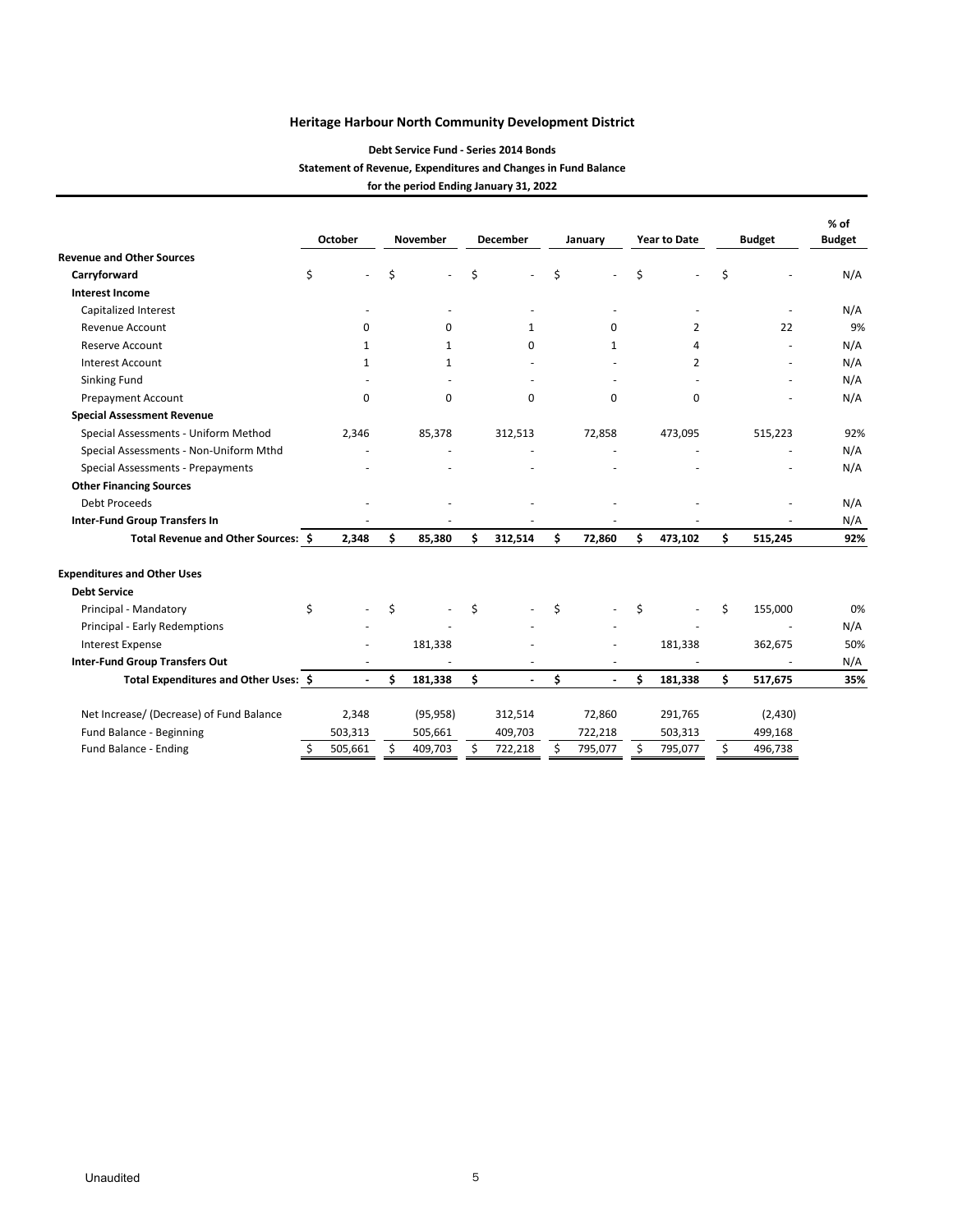#### **Debt Service Fund ‐ Series 2017 Bonds Statement of Revenue, Expenditures and Changes in Fund Balance for the period Ending January 31, 2022**

|                                          | <b>October</b> |    | November<br><b>December</b> |    |             | January                  |    | <b>Year to Date</b> |    | <b>Budget</b> | $%$ of<br><b>Budget</b> |  |
|------------------------------------------|----------------|----|-----------------------------|----|-------------|--------------------------|----|---------------------|----|---------------|-------------------------|--|
| <b>Revenue and Other Sources</b>         |                |    |                             |    |             |                          |    |                     |    |               |                         |  |
| Carryforward                             | \$             | \$ |                             | \$ |             | \$                       | \$ | ÷,                  | \$ |               | N/A                     |  |
| <b>Interest Income</b>                   |                |    |                             |    |             |                          |    |                     |    |               |                         |  |
| Revenue Account                          | 0              |    | 2                           |    | 0           | 0                        |    | 2                   |    |               | N/A                     |  |
| <b>Reserve Account</b>                   | 2              |    | 0                           |    | $\Omega$    |                          |    | 2                   |    | 20            | 9%                      |  |
| <b>Interest Account</b>                  |                |    | 0                           |    |             |                          |    | O                   |    |               | N/A                     |  |
| Sinking Fund                             |                |    |                             |    |             |                          |    |                     |    |               | N/A                     |  |
| <b>Prepayment Account</b>                |                |    |                             |    |             |                          |    |                     |    |               | N/A                     |  |
| <b>Excess Revenue</b>                    |                |    |                             |    |             | 0                        |    | 0                   |    |               | N/A                     |  |
| <b>Excess Reserve</b>                    |                |    | 0                           |    | $\Omega$    | $\Omega$                 |    | $\Omega$            |    |               | N/A                     |  |
| Gain (loss) on Investments               |                |    |                             |    |             |                          |    |                     |    |               | N/A                     |  |
| <b>Special Assessment Revenue</b>        |                |    |                             |    |             |                          |    |                     |    |               |                         |  |
| Special Assessments - Uniform Method     | 6,222          |    | 226,426                     |    | 828,802     | 193,224                  |    | 1,254,674           |    | 1,366,212     | 92%                     |  |
| Special Assessments - Non-Uniform Mthd   |                |    |                             |    |             |                          |    |                     |    |               | N/A                     |  |
| Special Assessments - Prepaid            |                |    |                             |    |             |                          |    |                     |    |               | N/A                     |  |
| <b>Debt Proceeds</b>                     |                |    |                             |    |             |                          |    |                     |    |               | N/A                     |  |
| <b>Inter-Fund Group Transfers In</b>     |                |    |                             |    |             |                          |    |                     |    |               | N/A                     |  |
| Total Revenue and Other Sources: \$      | 6,224          | Ś. | 226,428                     | \$ | 828,802     | \$<br>193,225            |    | \$1,254,679         | \$ | 1,366,232     | 92%                     |  |
| <b>Expenditures and Other Uses</b>       |                |    |                             |    |             |                          |    |                     |    |               |                         |  |
| <b>Debt Service</b>                      |                |    |                             |    |             |                          |    |                     |    |               |                         |  |
| Principal - Mandatory                    | \$             | Ś  |                             | \$ |             | \$                       | \$ |                     | Ś  | 680,000       | 0%                      |  |
| Principal - Early Redemptions            |                |    |                             |    |             |                          |    |                     |    |               | N/A                     |  |
| <b>Interest Expense</b>                  |                |    | 339,763                     |    |             |                          |    | 339,763             |    | 680,312       | 50%                     |  |
| <b>Special Items</b>                     |                |    |                             |    |             |                          |    |                     |    |               | N/A                     |  |
| <b>Inter-Fund Group Transfers Out</b>    |                |    |                             |    |             | $\overline{\phantom{a}}$ |    |                     |    |               | N/A                     |  |
| Total Expenditures and Other Uses: \$    | $\blacksquare$ | Ś. | 339,763                     | Ś  | ä,          | \$<br>$\blacksquare$     | Ś  | 339,763             | Ś  | 1,360,312     | 25%                     |  |
| Net Increase/ (Decrease) of Fund Balance | 6,224          |    | (113, 334)                  |    | 828,802     | 193,225                  |    | 914,917             |    | 5,920         |                         |  |
| Fund Balance - Beginning                 | 437,900        |    | 444,124                     |    | 330,790     | 1,159,592                |    | 437,900             |    | 441,724       |                         |  |
| Fund Balance - Ending                    | \$<br>444,124  | Ś. | 330,790                     |    | \$1,159,592 | \$1,352,817              |    | \$1,352,817         | \$ | 447,644       |                         |  |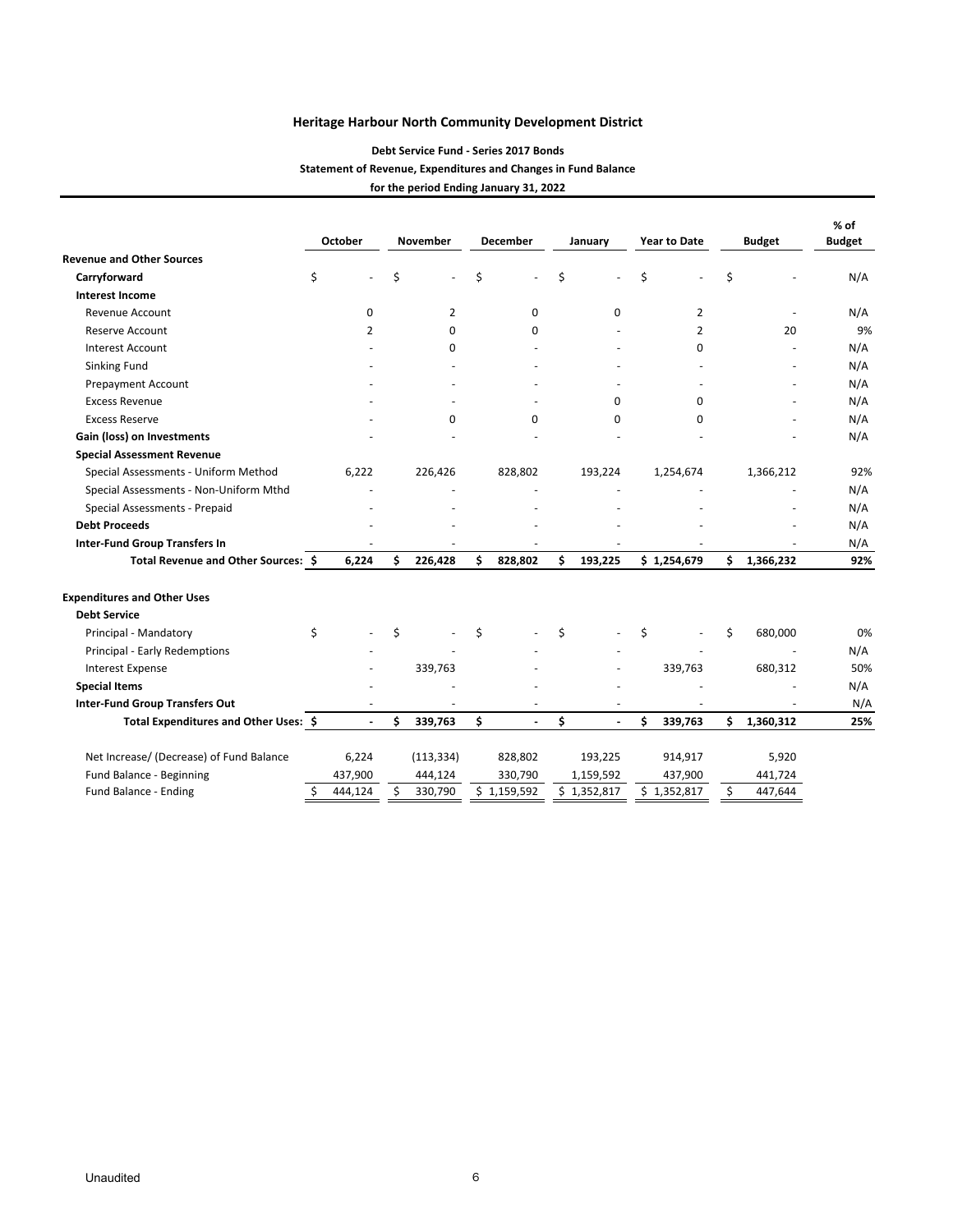#### **Capital Projects Fund ‐ Series 2014 Bonds**

#### **Statement of Revenue, Expenditures and Changes in Fund Balance**

**for the period Ending January 31, 2022**

|                                          | <b>October</b> |                |    | November       | <b>December</b> |                | January |                | <b>Year to Date</b> |                | <b>Budget</b> |                | $%$ of<br><b>Budget</b> |
|------------------------------------------|----------------|----------------|----|----------------|-----------------|----------------|---------|----------------|---------------------|----------------|---------------|----------------|-------------------------|
| <b>Revenue and Other Sources</b>         |                |                |    |                |                 |                |         |                |                     |                |               |                |                         |
| Carryforward                             | \$             |                | \$ |                | Ś               |                | \$      |                | \$                  |                | \$            |                | N/A                     |
| <b>Interest Income</b>                   |                |                |    |                |                 |                |         |                |                     |                |               |                |                         |
| <b>Construction Account</b>              |                |                |    |                |                 |                |         |                |                     |                |               |                | N/A                     |
| Cost of Issuance                         |                |                |    |                |                 |                |         |                |                     |                |               |                | N/A                     |
| <b>Other Financing Sources</b>           |                |                |    |                |                 |                |         |                |                     |                |               |                |                         |
| <b>Debt Proceeds</b>                     |                |                |    |                |                 |                |         |                |                     |                |               |                | N/A                     |
| <b>Inter-Fund Group Transfers In</b>     |                |                |    |                |                 |                |         |                |                     |                |               |                | N/A                     |
| Total Revenue and Other Sources: \$      |                |                | \$ |                | \$              |                | \$      |                | \$                  |                | \$            |                | N/A                     |
| <b>Expenditures and Other Uses</b>       |                |                |    |                |                 |                |         |                |                     |                |               |                |                         |
| <b>Financial and Administrative</b>      |                |                |    |                |                 |                |         |                |                     |                |               |                |                         |
| Special Assessment Methodology           | \$             |                | Ś  |                | \$              |                | \$      |                | \$                  |                | \$            |                | N/A                     |
| <b>District Manager Services</b>         |                |                |    |                |                 |                |         |                |                     |                |               |                | N/A                     |
| <b>Underwriters' Services</b>            |                |                |    |                |                 |                |         |                |                     |                |               |                | N/A                     |
| <b>Other Contractual Services</b>        |                |                |    |                |                 |                |         |                |                     |                |               |                |                         |
| <b>Trustee Services</b>                  |                |                |    |                |                 |                |         |                |                     |                |               |                | N/A                     |
| <b>Printing &amp; Binding</b>            |                |                |    |                |                 |                |         |                |                     |                |               |                | N/A                     |
| <b>Legal Services</b>                    |                |                |    |                |                 |                |         |                |                     |                |               |                | N/A                     |
| Flood Control - Stormwater Management    |                |                |    |                |                 |                |         |                |                     |                |               |                |                         |
| <b>Engineering Services</b>              |                |                |    |                |                 |                |         |                |                     |                |               |                | N/A                     |
| <b>Legal Services</b>                    |                |                |    |                |                 |                |         |                |                     |                |               |                | N/A                     |
| Capital Outlay                           |                |                |    |                |                 |                |         |                |                     |                |               |                | N/A                     |
| <b>Other Financing Uses</b>              |                |                |    |                |                 |                |         |                |                     |                |               |                |                         |
| Original Issue Discount                  |                |                |    |                |                 |                |         |                |                     |                |               |                | N/A                     |
| <b>Inter-Fund Group Transfers Out</b>    |                |                |    |                |                 |                |         |                |                     |                |               |                | N/A                     |
| Total Expenditures and Other Uses: \$    |                | $\blacksquare$ | \$ | $\blacksquare$ | \$              | $\blacksquare$ | \$      | $\blacksquare$ | \$                  | $\blacksquare$ | \$            | $\blacksquare$ | N/A                     |
| Net Increase/ (Decrease) of Fund Balance |                |                |    |                |                 |                |         |                |                     |                |               |                |                         |
| Fund Balance - Beginning                 |                |                |    |                |                 |                |         |                |                     |                |               |                |                         |
| Fund Balance - Ending                    | \$             |                |    |                |                 |                |         |                |                     |                | \$            |                |                         |